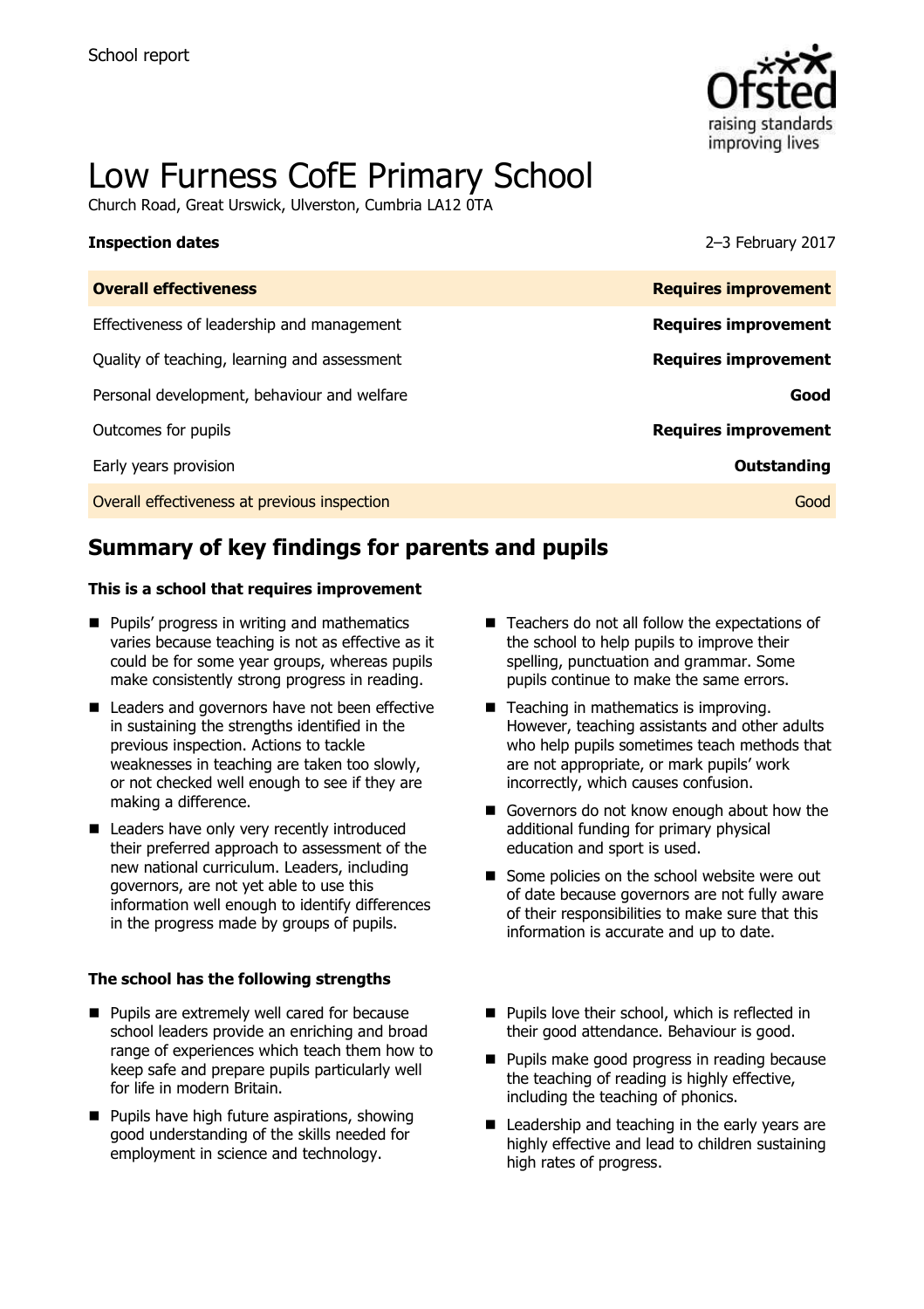

# **Full report**

# **What does the school need to do to improve further?**

- Improve the teaching of writing and mathematics, so that pupils make at least as much progress in these subjects as they do in reading, by teachers giving more attention to:
	- teaching spelling and checking that pupils learn from their errors
	- improving pupils' knowledge of punctuation so that they apply their skills correctly in their work
	- giving pupils correct explanations to support their understanding of mathematical concepts, especially for those who work with teaching assistants and other adults.
- Improve the effectiveness of leaders, including governors, by:
	- fully embedding the new assessment system and using it well to identify any differences in the progress made by groups of pupils
	- carrying out checks on the school's work more often to identify how well weaknesses in teaching are being tackled, and taking decisive action where weaknesses are not being tackled quickly enough
	- ensuring that governors are more rigorous in their approach to carrying out their responsibilities, including checking that policies are kept up to date and knowing about the difference being made by primary physical education and sport funding.

An external review of governance should be undertaken in order to assess how this aspect of leadership and management may be improved.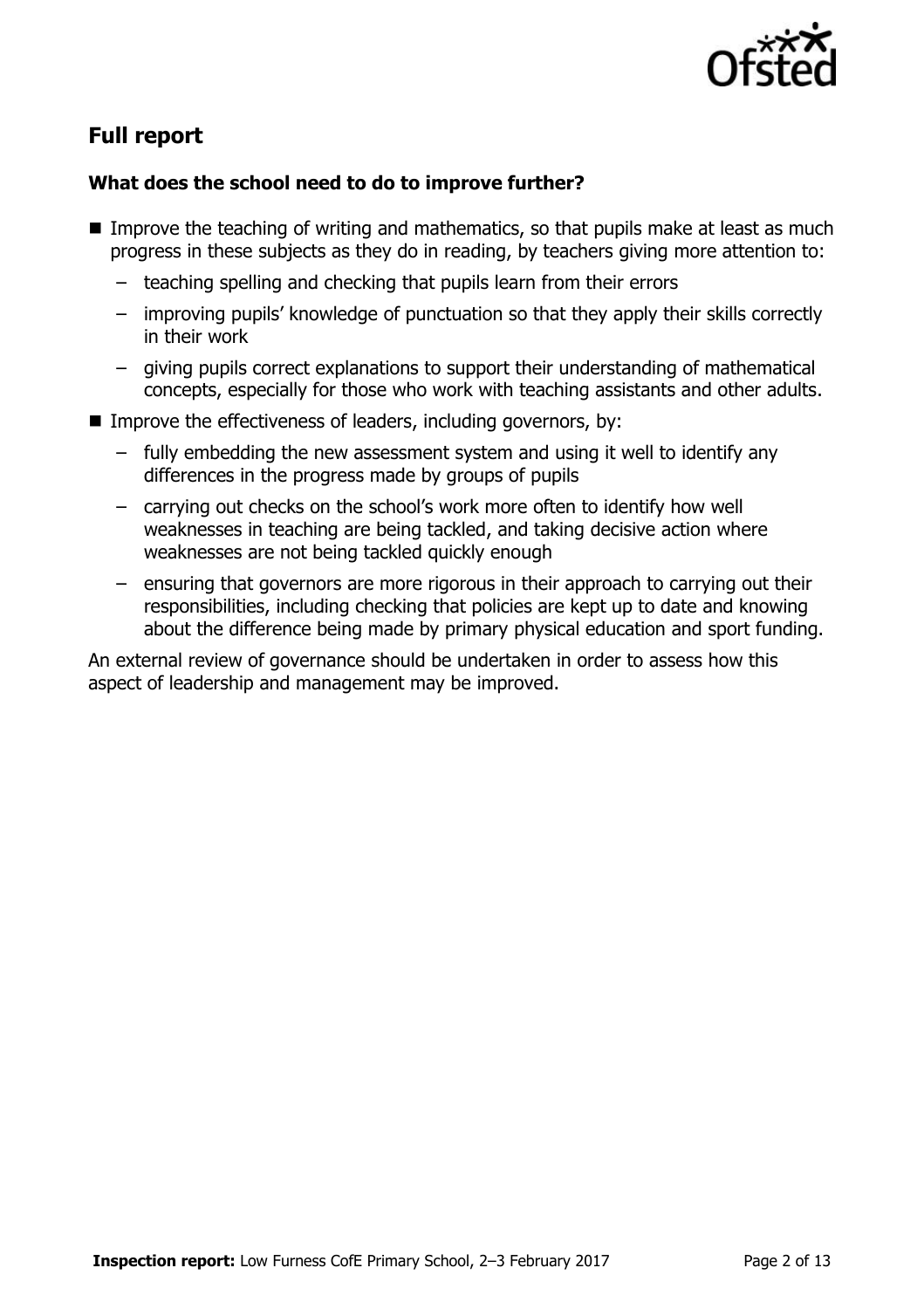

# **Inspection judgements**

# **Effectiveness of leadership and management Requires improvement**

- Leaders know the strengths and weaknesses of the school well and take action to tackle the weaknesses. However, some actions are introduced too slowly and are then not checked thoroughly enough to see if they are making the intended difference, which has slowed down the rate of improvement seen at the time of the last inspection.
- Leaders did not recognise soon enough that pupils' progress in writing and in mathematics was slowing. Actions are now starting to improve mathematics, but improvements in writing are inconsistent. Not enough work has been done to ensure that pupils make as good progress in writing and mathematics as they do in reading and other areas in the school.
- Collaborative work with other schools in the Furness Primary Collaboration (FPC) is effective and makes sure teachers' assessments of pupils' work are accurate. Less rigour is seen in leaders' own checks on the school's work, which do not happen often enough.
- Following leaders' annual check on pupils' work in books, teachers are given clear targets for improvement but no further check is made to see if these targets are tackled, so weaknesses sometimes continue.
- Teaching assistants, and other adults who work with low-ability pupils and others who require support to help them to catch up, require further training to improve their skills in numeracy. This is because they do not always use appropriate methods for written and mental calculation in their explanations and sometimes mark pupils' work incorrectly. This goes unnoticed by teachers and leaders.
- Leaders have only very recently introduced their new approach to assessment of the new national curriculum. Leaders, including governors, are not yet able to use this information well to identify differences in progress for particular groups of pupils, such as the few disadvantaged pupils in a class and those who have special educational needs and/or disabilities, although the highly tailored and personalised support they receive is greatly appreciated by parents.
- Leaders, governors and staff work well together as a team, committed to make sure pupils have rich and memorable experiences at this school. Leaders have successfully improved the curriculum to extend and enrich the many opportunities available for pupils. A wide range of themes are taught well, and effective links made between subjects through 'topic', which includes history, geography and technology. Scientific understanding is reinforced well through practical investigations, leading to pupils making good progress.
- Pupils are well prepared for life in modern Britain. Older key stage 2 pupils understand the threats posed by terrorism and could also explain the difference between extremism and radicalisation. They are taught about other faiths and cultures and pupils were able to make connections between the 'Ten Commandments' and the 'Five Pillars of Islam'. Teachers help pupils to understand how to keep themselves safe including when using the internet, riding their bicycles and crossing the road.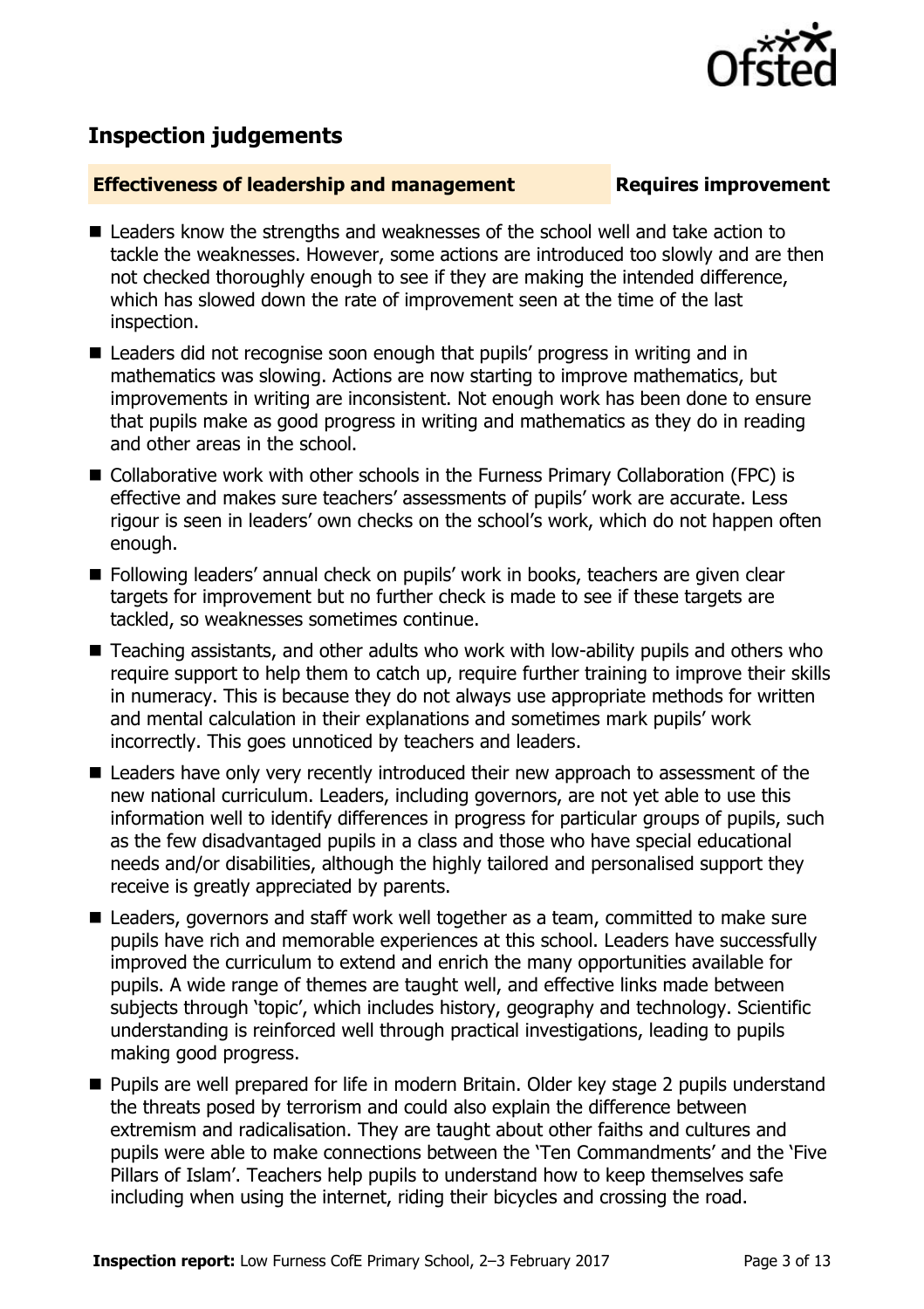

- Spiritual, moral, social and cultural opportunities are many. Effective links are made between Christian values and British values through strong links with the local church. Work with the link school in Ghana supports pupils' understanding of being global citizens. The recent Ghana Day was very much enjoyed by pupils, who confidently explained differences in Ghanaian cultures compared with British culture and traditions. Pupils have a strong understanding of British values such as democracy. They are aware of injustices caused by what they perceive as inconsistent use of punishments by some staff.
- Teachers and teaching assistants feel valued and staff morale is high. All staff value the opportunities they are given to attend courses to help them to improve their skills, including opportunities for teaching assistants to complete a degree and train to become a teacher. Staff are proud to work at this school and fully support the work of leaders.
- Teachers know individual pupils exceptionally well, including identifying gaps in their learning. Working with a senior leader, teachers plan individual support for pupils to help to fill these gaps. This strategy is highly effective. An initial baseline check available through the published scheme, followed by a review at the end of the additional support, provides robust evidence that the support has worked.
- Additional support for pupils includes help in spelling, handwriting and mathematics, and help for pupils who have dyslexia. Where appropriate, this is paid for through pupil premium funding to help those pupils who are entitled to this support. Support is effective because it is highly tailored to pupils' individual needs, for example emotional support when a parent is working away from home.
- The local authority provides very little support for leaders as this is based on their analysis of need. Support is provided through other headteachers in the FPC, including peer reviews to validate self-evaluation.

# **Governance of the school**

- Governors are committed to making improvements in the school. They have a good understanding of many areas of the school's work and, where changes have been made, the positive difference this is making. They know about the attainment of pupils who have left the school, but do not know as much about the progress current pupils are making because assessment systems are new and this information is not available.
- Governors have worked hard to reduce the budget deficit and, as a result, the school now has a healthy surplus budget. Plans are in place to use this to further improve the learning environment and teaching in the school. Governors know how pupil premium funding is used for this small group of pupils because leaders tell them about the support provided for individual pupils.
- Some of the information available for parents on the school website was inaccurate. Immediate action was taken during the inspection to make sure information was fully updated.
- Committees meet regularly and their findings are shared with the full governing body. For example, governors who are linked to subject areas share information on improvements made to teaching. However, governors who met with the inspector did not know enough about how additional funding is used, such as the primary physical education and sport premium. Governors do not know if this funding is making enough of a difference for pupils.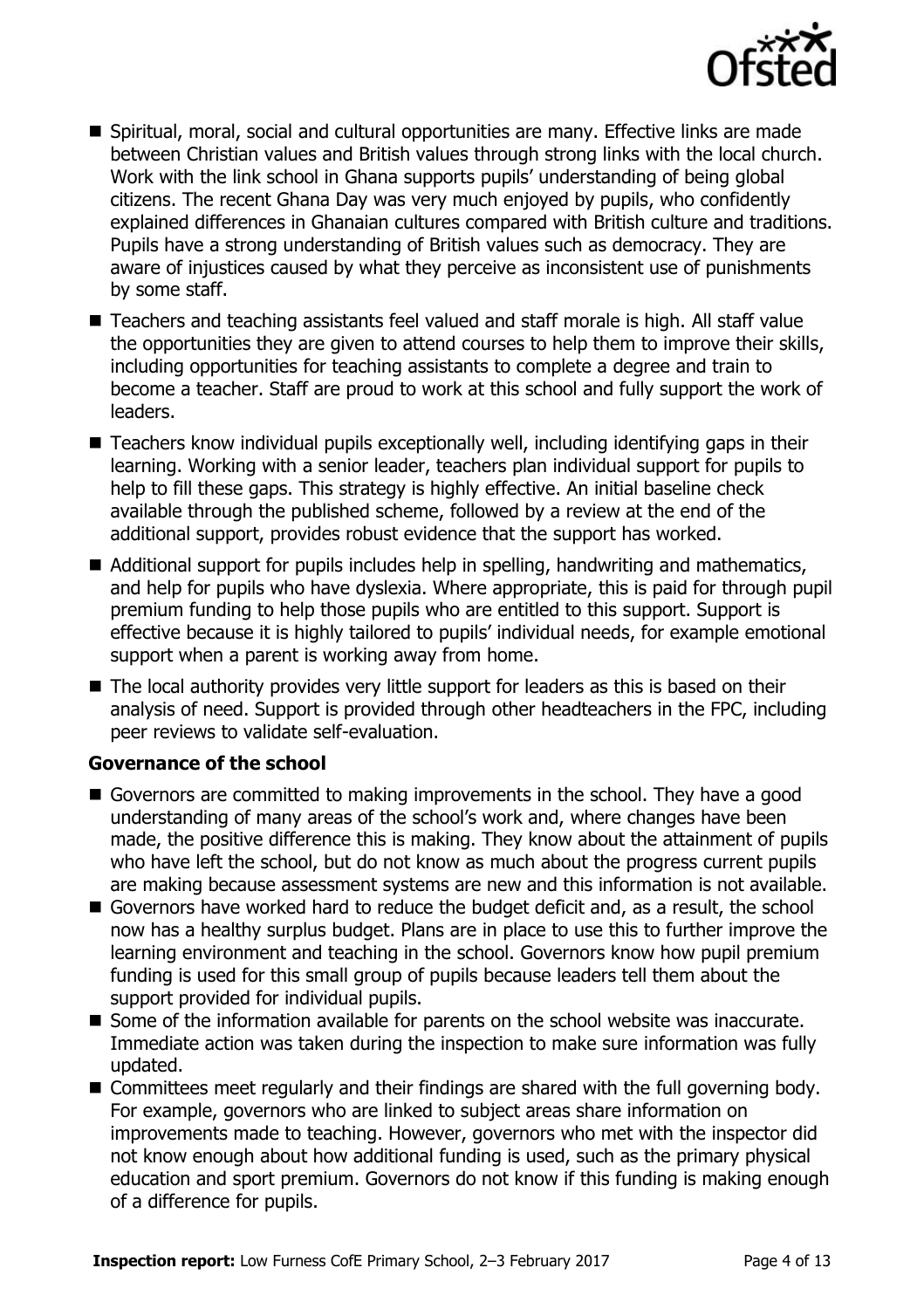

# **Safeguarding**

- $\blacksquare$  The arrangements for safeguarding are effective.
- Leaders took immediate action during the inspection to improve the quality of information recorded on pre-employment checks that leaders carry out on staff. Further improvements were made to 'breakfast club' registers to make certain these are always accurate.
- All staff have completed safeguarding training to an appropriate level for their role in school. This includes updates on the most recent safeguarding guidance for schools and training in the risks associated with extremism and radicalisation. Staff know the correct procedures to follow if they have a concern about a child and staff are kept up to date with safeguarding news in weekly staff updates.

# **Quality of teaching, learning and assessment Fig. 2.1 Requires improvement**

- The quality of teaching, learning and assessment is too variable across some subjects and year groups. Teaching in writing and in mathematics is inconsistent, whereas strong and effective teaching of phonics and reading is seen across the school.
- Teachers have their own preferred strategy for pupils to correct spelling errors rather than following the school's expectations stated in the assessment policy. Pupils are unsure about how they should correct their errors, if at all. As a result, some pupils do not improve their spelling well enough and continue to make the same errors.
- Teachers sometimes do not give pupils precise enough advice to help them to improve their punctuation skills. Pupils are therefore unclear about what they need to do to improve their work, so are unable to act on the advice given to them. For example, in their writing, some pupils were told to 'improve neatness' but the main error was incorrect use of capital letters and help was needed with sentence construction.
- Teaching in mathematics is improving. Pupils are routinely asked to explain their working out and they are developing confidence in reasoning. Low-ability pupils are provided with a good range of resources to help them develop their understanding. Pupils enjoy solving problems and doing the many fun activities that teachers plan for them.
- Teaching assistants and other adults do not always explain work well enough to the pupils they are asked to support. Differences exist between the calculation methods used by teachers and those used by some teaching assistants and other adults who require further training to support good numeracy development.
- Leaders have very recently introduced a new strategy to improve handwriting, by teaching joined-up writing from the outset, including in the early years. This is new and it is too soon to see any impact of teachers' work on neater handwriting.
- Teachers have good subject knowledge and their thorough planning of a range of activities means all pupils are engaged and interested in their work. The most able pupils, as with those of other abilities, are given suitably challenging work to do which helps them to deepen their understanding, especially in mathematics.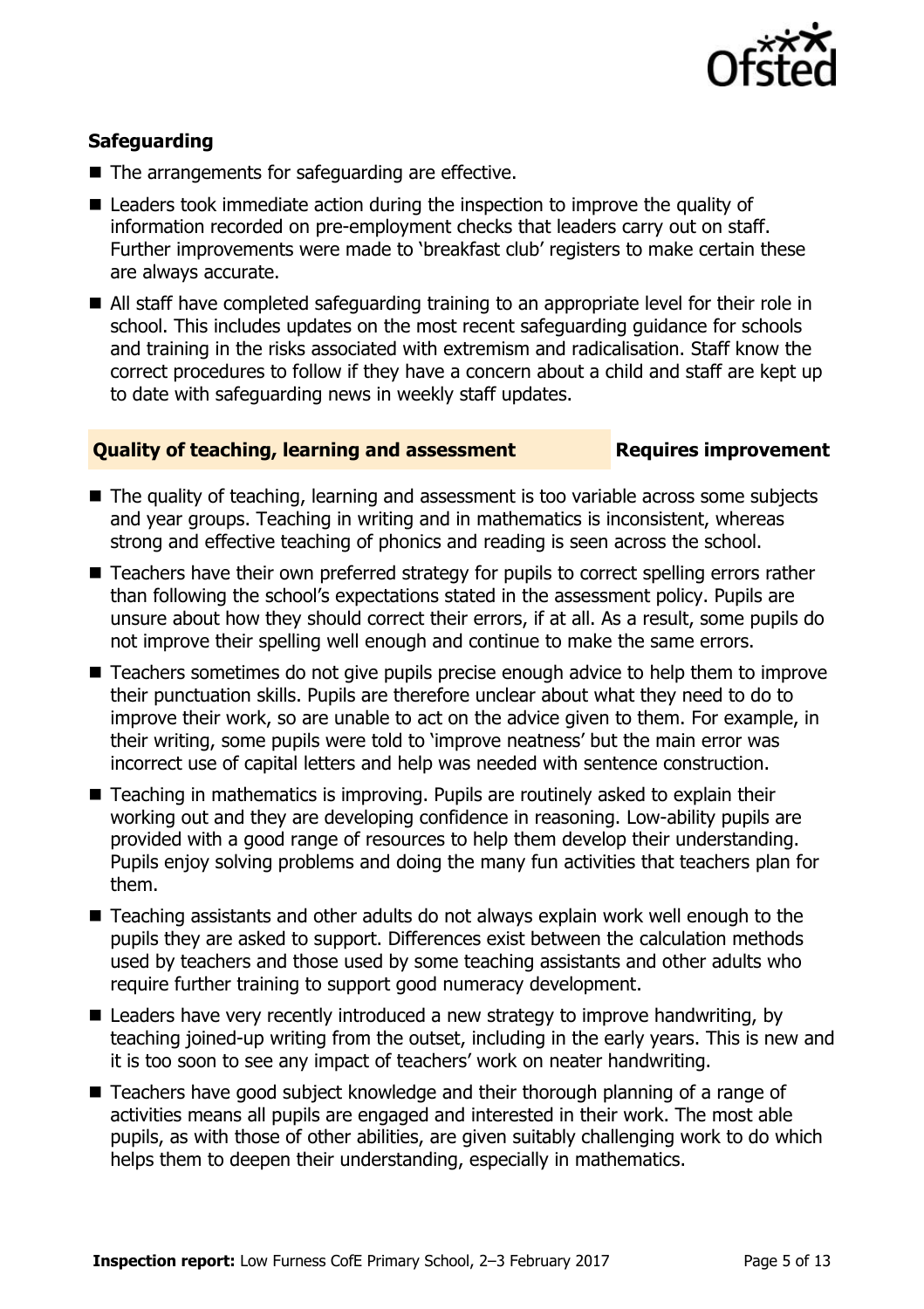

- Teaching of reading, including phonics, is a consistent strength across the school and leads to pupils making rapid progress with their skills. Teachers are skilled in teaching phonics because of the high-quality training they have received. Pupils read well, appropriate to their stage, and with increasing confidence and comprehension, showing interest in the books they are reading.
- Teachers promote writing well in other subjects and pupils have plenty of opportunity to write at greater length across the curriculum. For example, in science pupils describe in detail the practical experiments they have carried out and make accurate predictions about what might happen; they describe well what they have found out.

# **Personal development, behaviour and welfare Good**

# **Personal development and welfare**

- The school's work to promote pupils' personal development and welfare is outstanding.
- **Pupils are extremely well cared for because school leaders place great emphasis on** keeping pupils safe. Pupils say they feel safe in school – a view supported by parents. Pupils have a good understanding of different forms of bullying and they know how to keep themselves safe when using the internet and email because they are taught about this using interesting and engaging resources.
- **Pupils are prepared for life in modern Britain in addition to being ready for their move** to secondary school. A strong community spirit is evident across the school because school leaders deliberately create opportunities for pupils to care for one another and for their school. Teachers share news and current affairs with pupils and, as a result, they can explain about terrorism. Pupils in Year 6 were even able to explain the difference between extremist and radical views.
- **Pupils are proud of the many opportunities they have to take on positions of** responsibility in the school, such as head boy and head girl and their deputies, house captains, buddies for younger pupils, school council representatives, librarians and members of the eco-council. They understand the importance of their role and are able to explain the improvements they have helped to bring about in the school.
- **Pupils demonstrate financial awareness through, for example, their work in running the** school tuckshop. They know about 'revenue' and 'profit' and explained the need for a 'start up fund' to help them to organise a sponsored event to raise money for charity. Members of the eco-council care for the school environment, for example by picking up litter and caring for the school pets: chickens, ducks, rabbits and guinea pigs.
- Leaders make sure pupils have a good awareness of employment opportunities in the North West region and careers involving mathematics, science and technology. Pupils enjoyed their trips to Heysham power station, the 'Big Bang' science fair and the Manchester museum of science and industry. They excitedly told the inspector about their work with BAE Systems and their challenge to design and build a container to potentially hold nuclear material.
- Pupils demonstrated their knowledge of British values through their good understanding of democratic processes. They explained how candidates for the head boy and head girl positions had to share their manifest in a speech to the whole school and staff, prior to elections taking place. Every child has a vote and voting slips are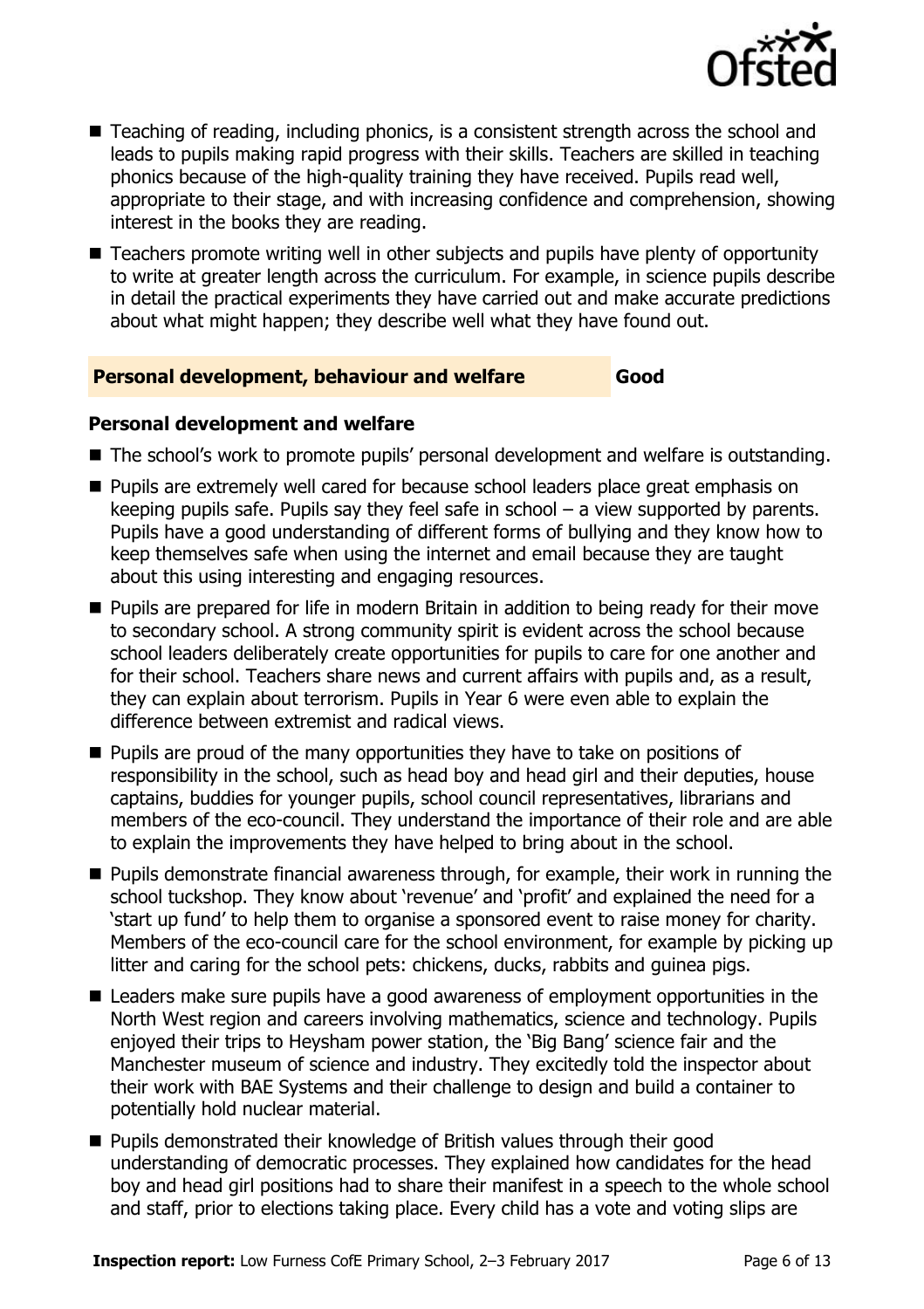

adapted with a photograph of the candidate to help weak readers and children in the early years to choose.

**Pupils have many opportunities to join clubs in school such as the gymnastics club,** 'Young Voices', baking club, Spanish and many other sporting activities. During the inspection the choir, who form the 'Young Voices', took part in a national competition in Manchester attended by over 8,000 pupils. This they thoroughly enjoyed and were immensely proud to have represented the school.

# **Behaviour**

- The behaviour of pupils is good.
- Leaders' records of behaviour show that incidents of poor behaviour are rare. The trend of no exclusions seen in recent years continues because pupils respond well to any punishments given.
- **Pupils love this school and this is reflected in their above-average attendance. Very few** pupils are persistently absent and school leaders work closely with these families to help them to improve their child's attendance.
- **Pupils'** conduct around the school was exemplary during the inspection. They are extremely well mannered and politely hold the doors for visitors. At lunchtime, pupils lined up calmly and waited for their turn to be served before sitting with their meal and chatting sociably with friends.
- **Pupils are concerned about a very small number of pupils who are less considerate** than others. They say that these few pupils sometimes use 'name-calling' as a way of upsetting others, and are sometimes rude and push past others waiting in line. Pupils say that sometimes these pupils are not punished in the best way because naughty pupils lose their playtime but are then allowed to play on the computers instead.
- **Pupils generally have highly positive attitudes towards their learning, including in the** early years. On a small number of occasions, pupils have difficulty paying attention for longer periods of time, such as when they have to listen to the teacher without being given something to do. On these occasions a few pupils become fidgety and lose interest.

# **Outcomes for pupils Requires improvement**

- Some pupils, including the most able, have made slower progress in writing and in mathematics than they should at key stage 1 and key stage 2 over the last three years. Assessment information presented by school leaders shows that, although there is some improvement overall, pupils' attainment and progress continue to be variable across subjects and across year groups.
- Work in pupils' books and assessment information provided by school leaders indicate that this slow progress in writing is set to continue for pupils in Year 6 because leaders have not acted quickly enough or with sufficient rigour in the past to tackle the weaknesses seen in writing.
- Leaders have recently introduced new approaches to improve spelling, punctuation and grammar, and handwriting, across the school. It is too soon to see if these strategies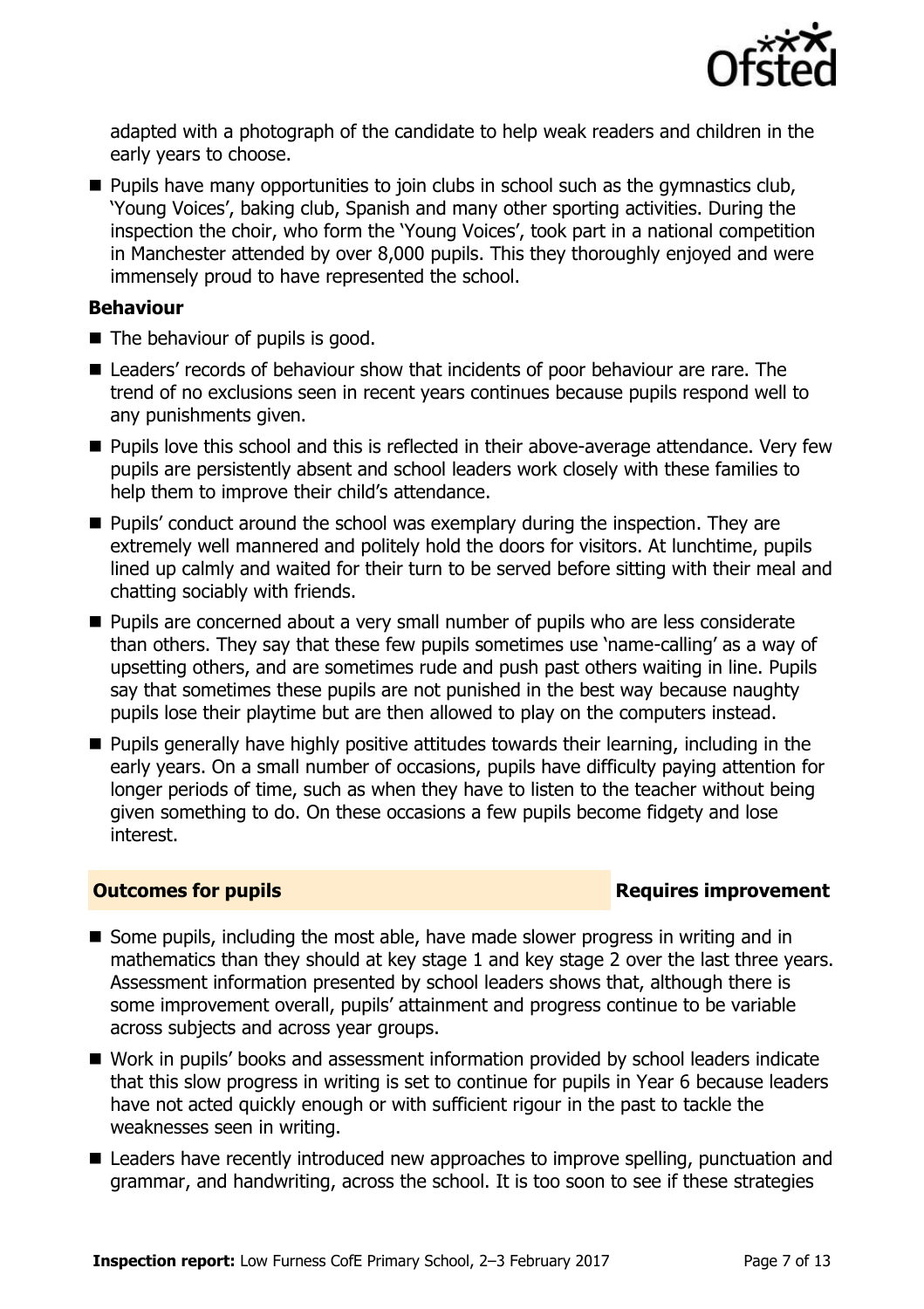

are making the intended improvements to pupils' progress in writing.

- $\blacksquare$  Pupils in key stage 1 made slow progress in mathematics in 2016. Progress is now improving across the school as a result of much stronger teaching in mathematics, and pupils are now given more challenging work to do. Weaknesses continue with a few pupils who work with teaching assistants and other adults.
- Reading continues to be a strength of the school because the teaching of reading is highly effective, including the teaching of phonics. Pupils make good progress in their reading because they read suitably challenging books which extend their vocabulary.
- Early reading skills are taught exceptionally well and the proportion of pupils reaching the national standard in the end of Year 1 phonics check was above the national average in 2016. The very small number of pupils who were not successful in Year 1 in 2015 reached the required standard by the end of Year 2.
- The most able pupils make exceptionally strong progress in reading but, like their classmates, their progress varies in writing in some year groups. They are making better progress in mathematics because teaching is improving.
- Disadvantaged pupils are very few in number. Pupil premium funding is used well and is based on an accurate knowledge of individual pupils' needs. Differences in learning are identified and pupils are provided with targeted support to help them to catch up. As a result, progress is improving for these pupils and they make at least similar progress to their classmates, with some making better progress overall, especially in reading.
- Pupils who have special educational needs and/or disabilities are well supported in lessons through, where necessary, additional resources planned by teachers. Pupils are fully included in all activities in the school and consequently they make similar progress to all pupils based on their starting points. Support for pupils and their families, as pupils move to secondary school, is well planned and removes anxieties which might otherwise slow progress. Additional funding that is provided for pupils who have special educational needs and/or disabilities is used effectively.
- **Pupils make good progress in other subjects seen from their work in books, due to** effective teaching and well-planned and engaging activities. Scientific understanding is exceptionally well developed, which leads to all pupils reaching the expected standard in key stage 1 and key stage 2. Pupils quickly learn new skills in physical education, which they enjoy immensely. Pupils' work in their topic books makes effective links between history, geography and technology and pupils are encouraged to write at length in this work.

# **Early years provision CONSTANDING TO A RESEARCH CONSTANDING TO A RESEARCH CONSTANDING TO A RESEARCH CONSTANDING TO A RESEARCH CONSTANDING TO A RESEARCH CONSTANDING TO A RESEARCH CONSTANDING TO A RESEARCH CONSTANDING TO**

- The senior leader, who is also the teacher of early years, has successfully built on the strengths reported at the time of the last inspection. No areas were identified as needing improvement in the early years, but the early years leader is constantly looking for ways to improve this area of the school in pursuit of excellence. Leadership of this area is a strength of the school.
- A small number of children start in Nursery each year, with these children joining pupils already in the Reception Year. Currently there are eight Nursery children who attend on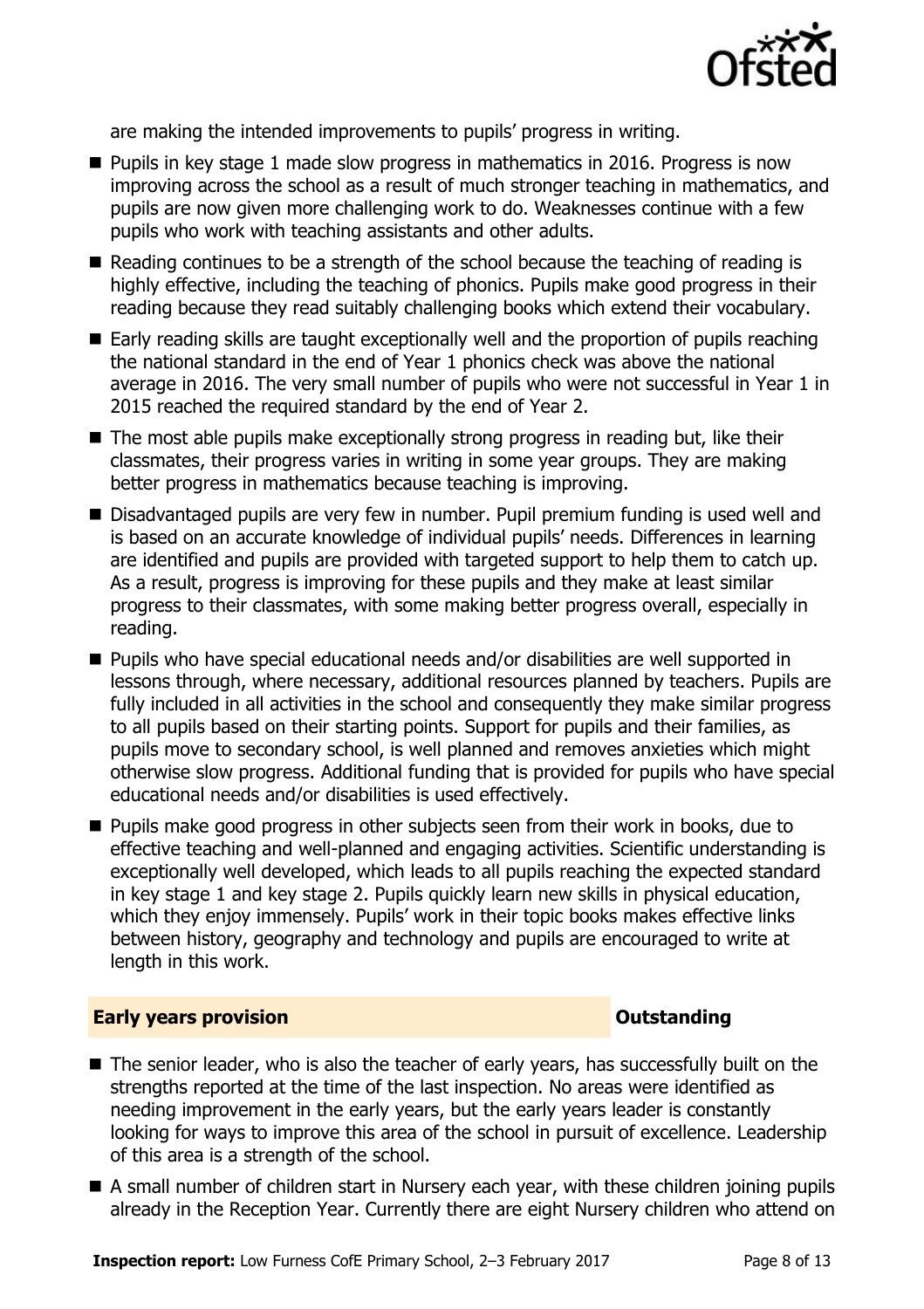

a part-time basis. These children are fully included in the wide range of activities planned for children in Reception. Nursery children settle in quickly and work alongside older children to develop their skills well as a result of effective teaching and support.

- Children typically start in the Reception Year with skills, knowledge and understanding that are broadly typical for their age overall, and in almost all areas of learning. By the time they start in Year 1 an above-average proportion of children reach the expected standard. This strong progress has been sustained for a number of years and is set to continue due to visionary leadership and highly effective teaching.
- Teaching of phonics is highly effective because the teacher, teaching assistants and other adults have received training to help them to support this area. Teaching of letter sounds continues seamlessly from the classroom to the 'wet play' area and to outside, with groups selected carefully, and matched to activities, based on children's needs.
- Children enthusiastically demonstrated their early writing skills through their markmaking in sand and with paint. Good letter recognition was seen as children searched for letters in the sand and in the water trough. Highly effective teaching supported aspects of physical development through hand and eye coordination and manipulation of small objects using fine motor skills. Children clearly enjoyed learning through their play.
- The safety and welfare of children are given a high priority. Gates and entrances are kept locked during the school day and a secure and stimulating learning environment helps children to develop their skills to a high standard and to use their imagination. Children have an older buddy who provides additional support, for example at lunchtime and playtimes, which helps children to settle in quickly and means they always have someone to help them.
- The curriculum is exceptionally well organised for children and includes a wide range of rich and imaginative activities. The early years teacher trained in using the outside area plans many creative activities for children to learn and to use their imagination such as in the wooded area, fire pit, building site and the story-telling area.
- Routines are very well established. A small group, working outside with a teaching assistant, lined up calmly as they left the classroom and sensibly put on their coats and wellies before going outside to 'hunt for things beginning with b'. They listened carefully to instructions even though they were desperate to start their treasure hunt, demonstrating high levels of self-control. As they started out, they cheerfully reminded each other not to run, showing an awareness of keeping each other safe.
- Assessments of children are accurate and based on high-quality observations of children at work and play and regular discussions that take place between the teacher and other adults supporting the children. All children continue to make exceptionally strong progress from their starting points.
- **Parents are highly positive about the quality of care received by their children in the** early years. They say they can easily speak to the teacher at the start or end of the school day if they have any concerns or just to find out about how their children have got on that day.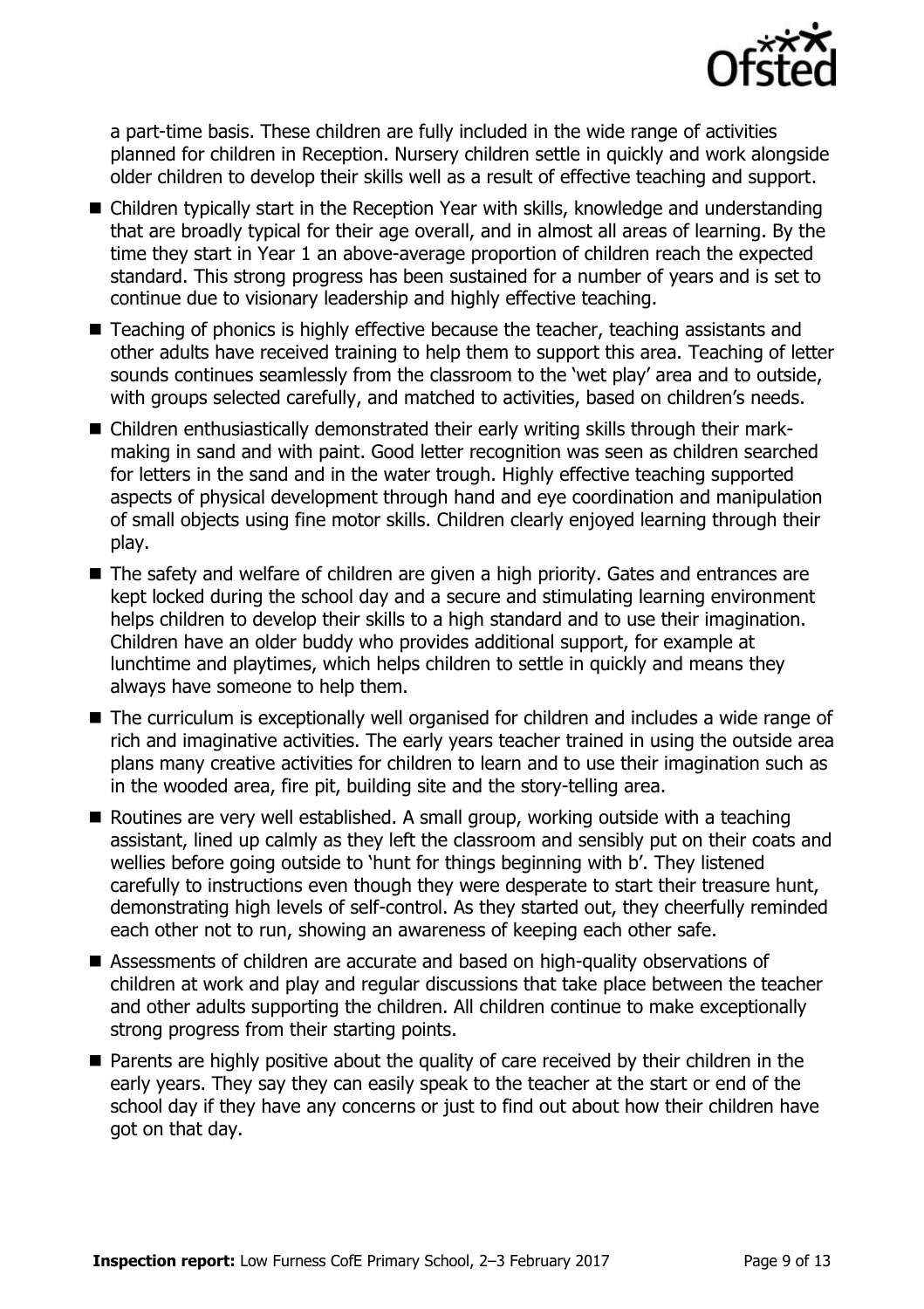

# **School details**

| Unique reference number | 112299   |
|-------------------------|----------|
| Local authority         | Cumbria  |
| Inspection number       | 10024324 |

This inspection was carried out under section 8 of the Education Act 2005. The inspection was also deemed a section 5 inspection under the same Act.

| Type of school                      | Primary                              |
|-------------------------------------|--------------------------------------|
| School category                     | Voluntary aided                      |
| Age range of pupils                 | 3 to 11                              |
| <b>Gender of pupils</b>             | Mixed                                |
| Number of pupils on the school roll | 141                                  |
| Appropriate authority               | The governing body                   |
| Chair                               | Ray Browne                           |
| <b>Headteacher</b>                  | Sue Little                           |
| Telephone number                    | 01229 588708                         |
| Website                             | www.low-furness-primary-school.co.uk |
| <b>Email address</b>                | head@low-furness.cumbria.sch.uk      |
| Date of previous inspection         | 26 February 2013                     |

# **Information about this school**

- The school meets requirements on the publication of specified information on its website, following several amendments made during the inspection.
- The school is smaller than the average school. The number of pupils in each year group varies widely from 12 to 21. Nursery children attend part time for up to 15 hours per week. Nursery and Reception children are taught together in the early years classroom, with other years arranged in three mixed-age classes.
- A very small number of pupils are disadvantaged and there is a similarly small number of pupils who have special educational needs and/or disabilities. Both groups are well below average compared with those in other schools and there are no children from these groups in the early years, continuing a trend seen in recent years.
- Almost all pupils are of White British heritage and no pupils speak English as an additional language.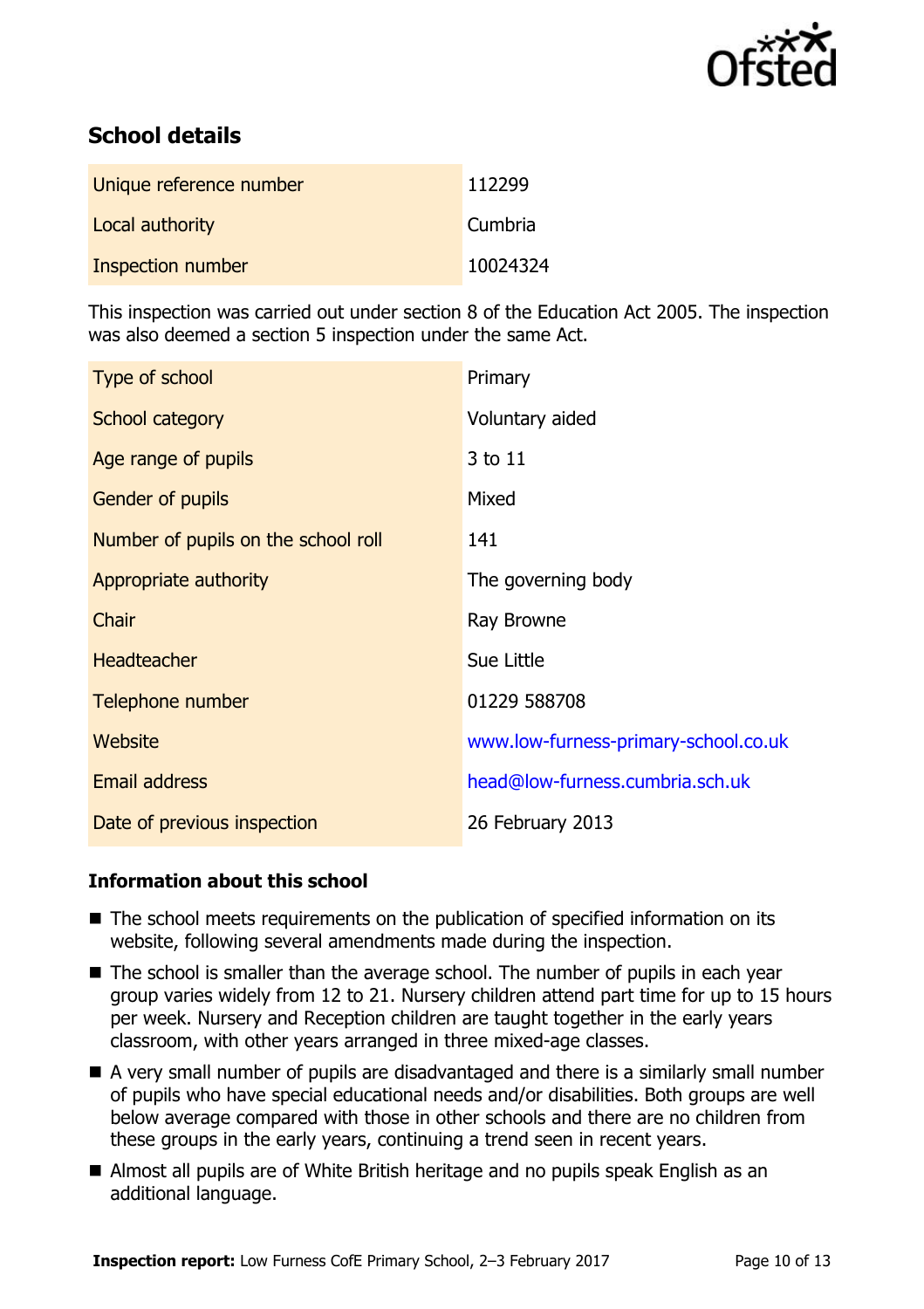

- The school meets the government's floor standards in 2016. These are the minimum expectations for pupils' attainment and progress in reading, writing and mathematics by the end of Year 6.
- The school provides a breakfast club and after-school club on the school site.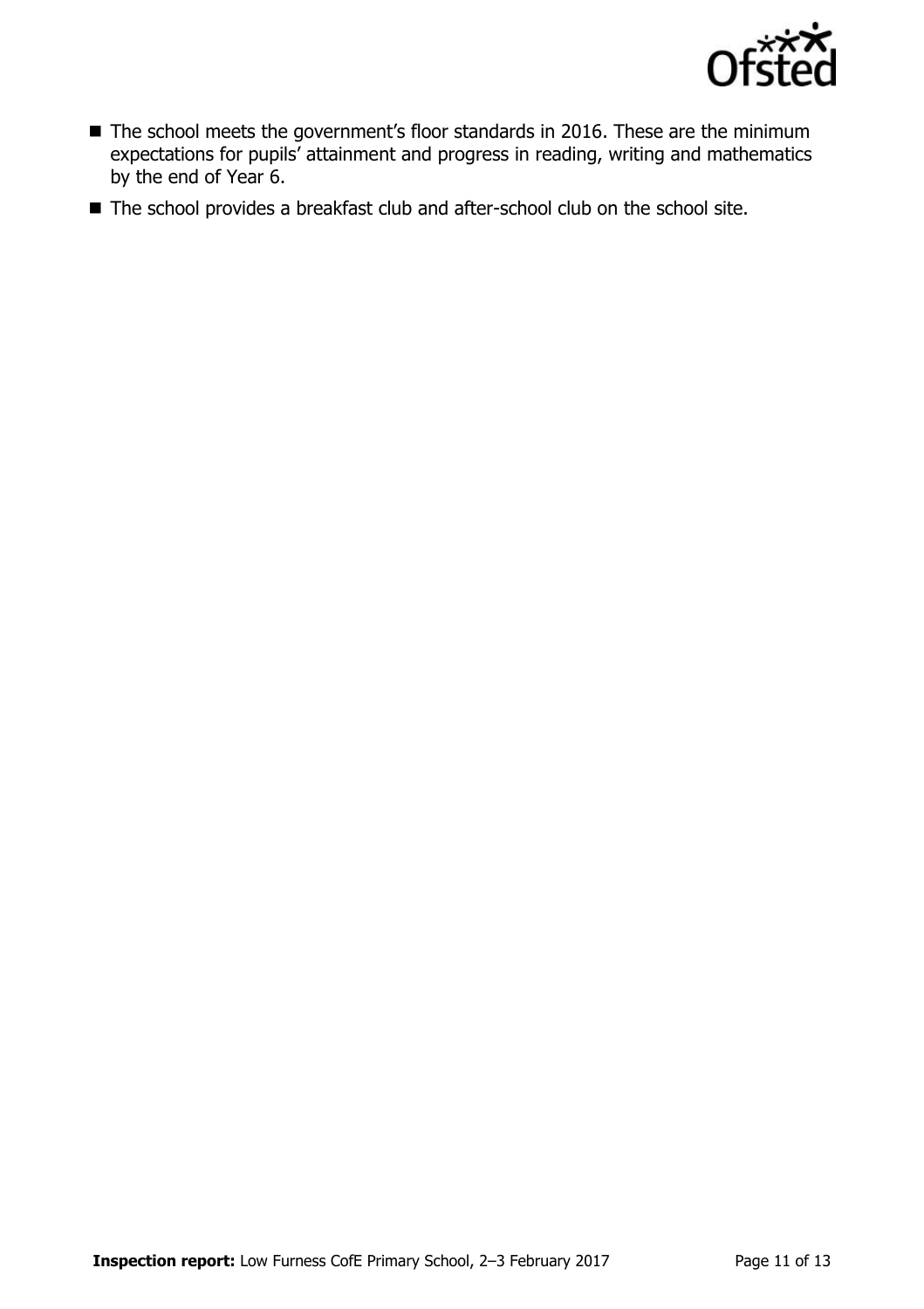

# **Information about this inspection**

- The inspector observed teaching and learning in lessons and made short visits to classes. All classes were seen during the inspection, including the early years. There were observations of learning in intervention groups. Pupils' work in books was checked and inspectors heard pupils read aloud.
- Meetings were held with senior and other leaders, the chair of the governing body and two other governors, and a telephone conversation was held with a representative from the local authority. Reports from external reviews of the school were scrutinised.
- The inspector met with a group of parents when they collected their children at the end of the day. The views of parents who responded to Ofsted's online survey were also considered.
- The views of staff were gathered during a formal meeting and other views were also taken into consideration from those who completed Ofsted's staff survey.
- Behaviour of pupils was observed at playtime and lunchtime, during pupils' arrival at school at the start of the day and during breakfast club activities. A separate formal meeting was held with pupils from the school council to find out their views on the school.
- A wide range of other documentation was also considered, including information available on the school website and information on pupils' achievements, attendance and behaviour. The school's self-evaluation summary and action plan were examined, along with records on the school's arrangements for keeping pupils safe.

# **Inspection team**

Denah Jones, lead inspector **Her Majesty's Inspector**